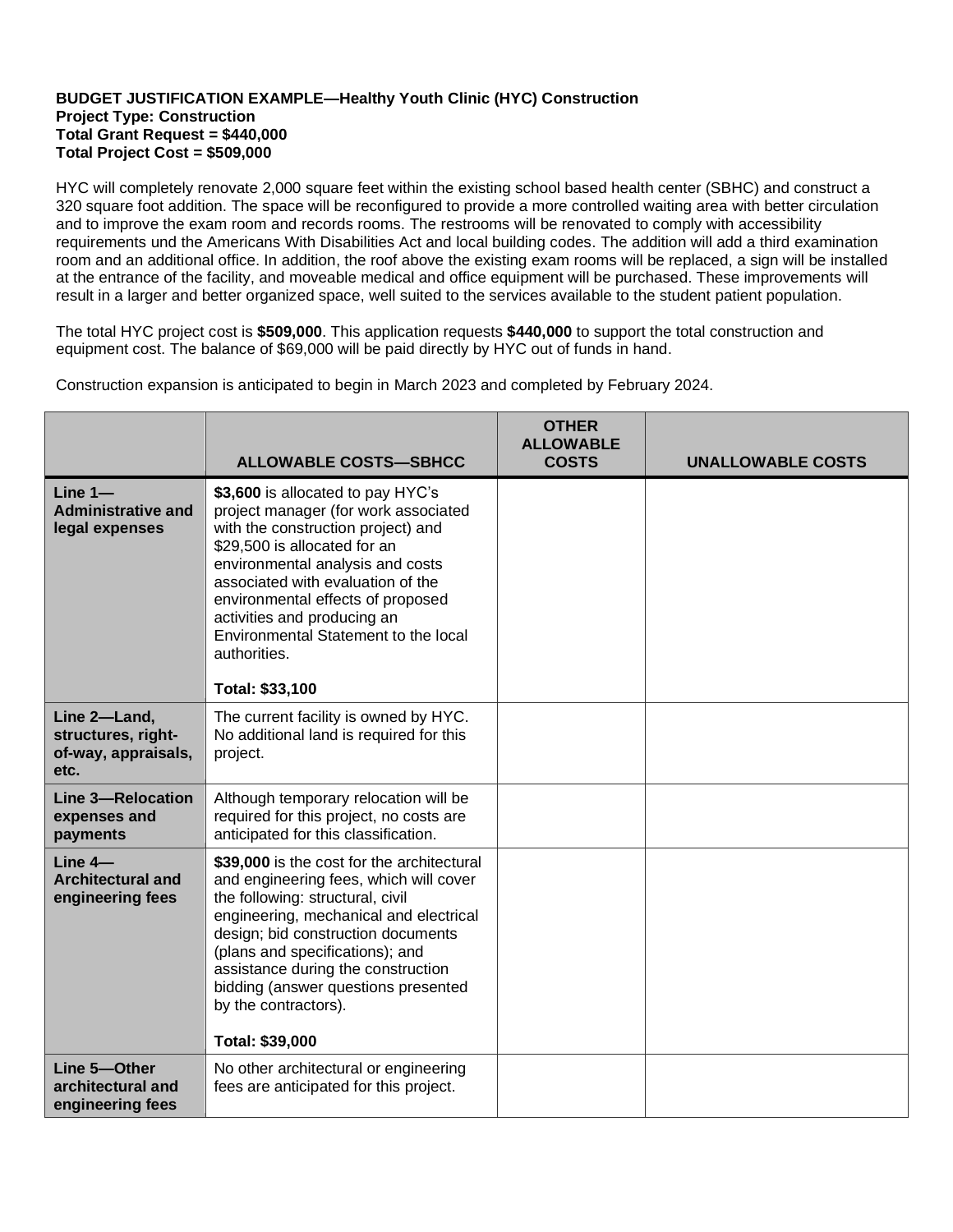|                                         | <b>ALLOWABLE COSTS-SBHCC</b>                                                                                                                                                                                                                                                                                                                                                                                                                                                                                                                                                                                                                                                                                                                                                                                                                                                                                                                                                                                                                                                                | <b>OTHER</b><br><b>ALLOWABLE</b><br><b>COSTS</b> | <b>UNALLOWABLE COSTS</b>                                                                                                                              |
|-----------------------------------------|---------------------------------------------------------------------------------------------------------------------------------------------------------------------------------------------------------------------------------------------------------------------------------------------------------------------------------------------------------------------------------------------------------------------------------------------------------------------------------------------------------------------------------------------------------------------------------------------------------------------------------------------------------------------------------------------------------------------------------------------------------------------------------------------------------------------------------------------------------------------------------------------------------------------------------------------------------------------------------------------------------------------------------------------------------------------------------------------|--------------------------------------------------|-------------------------------------------------------------------------------------------------------------------------------------------------------|
| Line 6-Project<br>inspection fees       | \$12,000 is the cost to cover the<br>following services: inspections by the<br>local department of building<br>construction, shop drawing and<br>submittal review; contractor payment<br>certification; final construction<br>inspection; project close out; fees for<br>topographic survey; and the<br>soil/foundation investigation.                                                                                                                                                                                                                                                                                                                                                                                                                                                                                                                                                                                                                                                                                                                                                      |                                                  |                                                                                                                                                       |
|                                         | Total = $$12,000$                                                                                                                                                                                                                                                                                                                                                                                                                                                                                                                                                                                                                                                                                                                                                                                                                                                                                                                                                                                                                                                                           |                                                  |                                                                                                                                                       |
| Line 7-Site work                        | \$8,000 is the total site work, which<br>includes: tree removal, grading,<br>seeding of disturbed areas and<br>connection to underground utilities.                                                                                                                                                                                                                                                                                                                                                                                                                                                                                                                                                                                                                                                                                                                                                                                                                                                                                                                                         |                                                  |                                                                                                                                                       |
|                                         | <b>Total: \$8,000</b>                                                                                                                                                                                                                                                                                                                                                                                                                                                                                                                                                                                                                                                                                                                                                                                                                                                                                                                                                                                                                                                                       |                                                  |                                                                                                                                                       |
| <b>Line 8-Demolition</b><br>and removal | \$10,000 is the total cost associated<br>with removal of a portion of the exterior<br>wall and window, roof removal and<br>removal of portions of the existing<br>partitions. The cost also includes<br>removal of the existing ceilings, lights,<br>flooring and finish materials.                                                                                                                                                                                                                                                                                                                                                                                                                                                                                                                                                                                                                                                                                                                                                                                                         |                                                  |                                                                                                                                                       |
|                                         | Total: \$10,000                                                                                                                                                                                                                                                                                                                                                                                                                                                                                                                                                                                                                                                                                                                                                                                                                                                                                                                                                                                                                                                                             |                                                  |                                                                                                                                                       |
| Line 9-<br><b>Construction</b>          | \$160,000 is the total construction cost<br>to renovate the existing 2,000 square<br>feet, including installation of new<br>partitions, new ceilings and lights, new<br>flooring and painting throughout the<br>facility. The roof of part of the SBHC<br>will be replaced. \$80,000 is the total<br>cost to construct an addition of 320<br>square feet. The construction budget is<br>derived from the following cost<br>breakdown: structural (\$16,000),<br>architectural (\$24,000), mechanical<br>(\$22,400), and electrical (\$17,600).<br>The structural cost of \$16,000 is<br>comprised of the following: footing<br>excavation, 6" compacted base course,<br>concrete wall footing, concrete slab on<br>grade, exterior, and roof structure.<br>Moreover, the architectural cost of<br>\$24,000 is comprised of the following:<br>woods and plastic (cabinets and<br>casework, shelving, table counter tops);<br>thermal and moisture (roofing, building<br>insulation, flashing, and sheet metal,<br>sealants); doors and windows (metal<br>windows, wood doors, door hardware, |                                                  | \$125,000 is the cost for the<br>replacement of the roof of the<br>building that is over areas not part<br>of the school based health care<br>center. |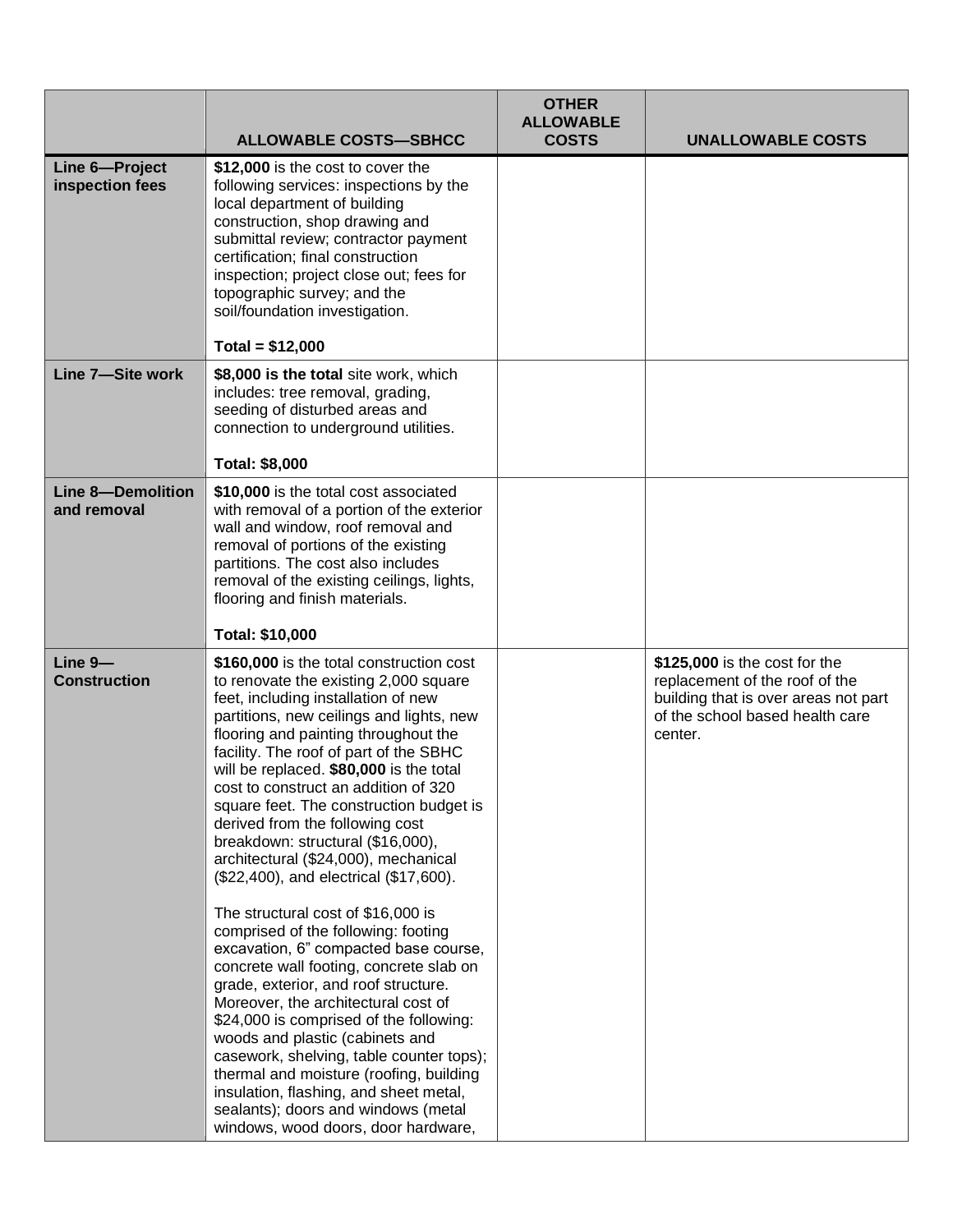|                                     | <b>ALLOWABLE COSTS-SBHCC</b>                                                                                                                                                                                                                                                                                                                                                                                                                                                                                                                                                                                                                                                                                                                                                                                                                                                                                                                                                                                                                                                                                                                                                                                                                                                                                                                                                                                                                                                                                                                                                                                                                                                                                                                           | <b>OTHER</b><br><b>ALLOWABLE</b><br><b>COSTS</b> | <b>UNALLOWABLE COSTS</b> |
|-------------------------------------|--------------------------------------------------------------------------------------------------------------------------------------------------------------------------------------------------------------------------------------------------------------------------------------------------------------------------------------------------------------------------------------------------------------------------------------------------------------------------------------------------------------------------------------------------------------------------------------------------------------------------------------------------------------------------------------------------------------------------------------------------------------------------------------------------------------------------------------------------------------------------------------------------------------------------------------------------------------------------------------------------------------------------------------------------------------------------------------------------------------------------------------------------------------------------------------------------------------------------------------------------------------------------------------------------------------------------------------------------------------------------------------------------------------------------------------------------------------------------------------------------------------------------------------------------------------------------------------------------------------------------------------------------------------------------------------------------------------------------------------------------------|--------------------------------------------------|--------------------------|
|                                     | exterior window shutters, pass and<br>observation window, glazing-laminate<br>exterior); finishes (ceiling suspension,<br>gypsum board (wall<br>tiles, acoustical ceiling, resilient<br>flooring, resilient wall base and<br>accessories, and painting); specialties<br>(toilet compartments, bulletin boards,<br>signage and graphics, and toilet<br>accessories). The mechanical cost of<br>\$22,400 covers the following: air<br>conditioning and ventilation system<br>(diffusers, roof ventilators and exhaust<br>fans, refrigerant piping and support,<br>ductwork, insulation, testing and<br>balancing); water, sewer, and piping<br>systems (plumbing fixtures and<br>equipment-lavatory, water closet,<br>shower, sinks, electric water heater,<br>shower drain, funnel drain, soil and<br>waste vent); cold water, hot water,<br>water storage tank, and piping<br>insulation; and fire protection<br>system (fire sprinkler system-steel<br>piping, additional sprinkler heads, steel<br>hose, and inspector test valve). The<br>electrical cost of \$17,600 includes the<br>following: power system (i.e., PVC<br>conduits, aluminum EMT conduit, AWG<br>wires, receptacles, new circuit<br>breakers, and new panel boards);<br>lighting system (i.e., PVC conduit, EMT<br>conduit, lighting fixtures and wiring,<br>light switches and lighting control, wall<br>outlets and wiring); communication<br>system (PVC conduit); EMT; computer<br>data networking system (outlet,<br>conduit, and CAT 5E cabling);<br>telephone outlet; CA TV outlet; security<br>alarm (conduit system); and fire<br>sprinkler system (fire alarm cable, fire<br>alarm heat detector, fire alarm control<br>panel).<br>Grand Total Construction = \$240,000 |                                                  |                          |
| <b>Line 10-</b><br><b>Equipment</b> | \$34,000 is the total for equipment.<br>\$14,000 will be used to procure 3 exam<br>tables for the exam rooms $@$ \$2,000<br>each (3 x \$2,000=\$6,000) and 2 beds<br>with wheels height adjustment @<br>\$4,000 each (2 x \$4,000=\$8,000) for<br>the isolation rooms.                                                                                                                                                                                                                                                                                                                                                                                                                                                                                                                                                                                                                                                                                                                                                                                                                                                                                                                                                                                                                                                                                                                                                                                                                                                                                                                                                                                                                                                                                 |                                                  |                          |